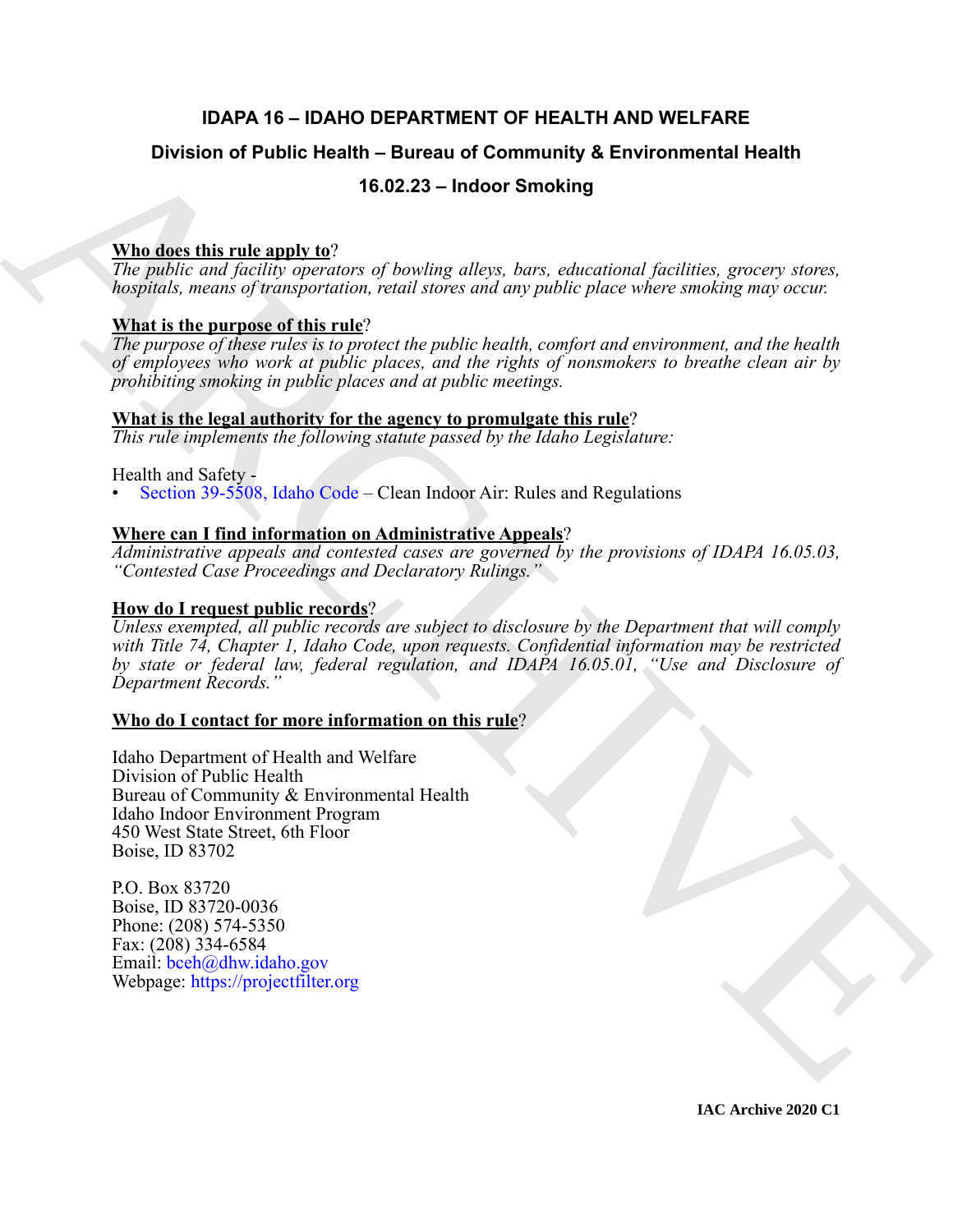# **Table of Contents**

# 16.02.23 - Indoor Smoking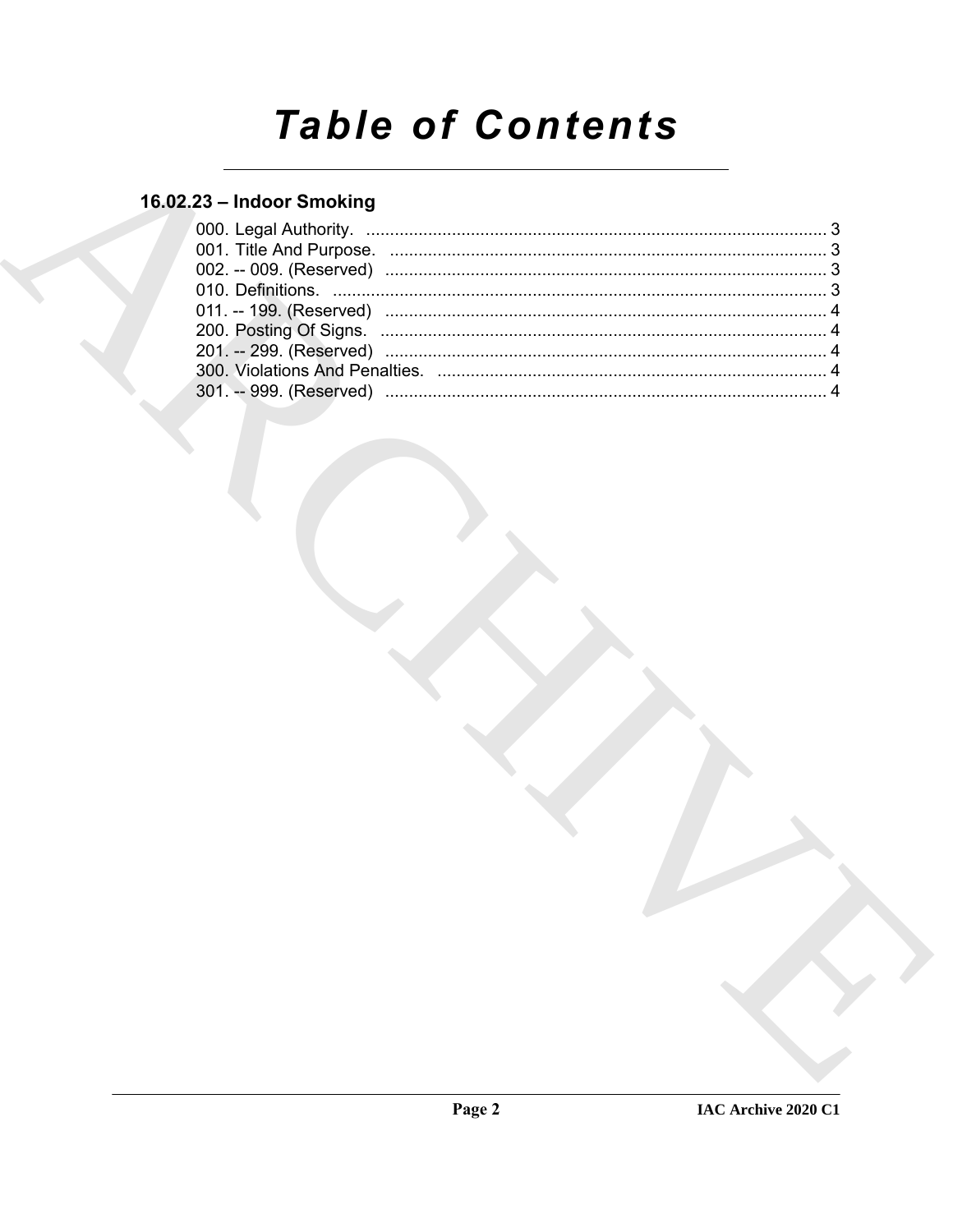#### **16.02.23 – INDOOR SMOKING**

#### <span id="page-2-16"></span><span id="page-2-1"></span><span id="page-2-0"></span>**000. LEGAL AUTHORITY.**

The Director of the Idaho Department of Health and Welfare is authorized, under Section 39-5508, Idaho Code, to adopt rules to implement the Idaho Clean Indoor Air Act, Title 39, Chapter 55, Idaho Code. (4-6-05)

#### <span id="page-2-2"></span>**001. TITLE AND PURPOSE.**

<span id="page-2-17"></span>**01. Title**. These rules are titled IDAPA 16.02.23, "Indoor Smoking." (3-20-20)

**02. Purpose**. The purpose of these rules is to protect the public health, comfort, and environment, the health of employees who work at public places, and the rights of nonsmokers to breathe clean air by prohibiting smoking in public places and at public meetings. (4-6-05)

#### <span id="page-2-3"></span>**002. -- 009. (RESERVED)**

#### <span id="page-2-5"></span><span id="page-2-4"></span>**010. DEFINITIONS.**

For the purpose of this chapter, the following terms apply. (4-6-05)

<span id="page-2-7"></span><span id="page-2-6"></span>**01.** Act. The Idaho Clean Indoor Air Act, Title 39, Chapter 55, Idaho Code. (1-1-86)

**02. Bar Within a Restaurant**. A bar is considered to be "within a restaurant," and cannot allow smoking if it does not meet all of the following requirements: (4-6-05)

**a.** It must be physically isolated from all parts of the restaurant by solid floor to ceiling walls;

 $(4-6-05)$ 

**b.** It must have a separate outside public entrance that is not shared with the restaurant; (4-6-05)

**c.** It must not have any windows that can be opened, or doorways connecting it to the restaurant, either directly or through any indoor public place including lobbies, hallways, or passageways that the public uses. The bar may be connected to the restaurant through kitchens, private offices, hallways, or storerooms that are not available for public use; and (4-6-05)

**d.** It must not be necessary for restaurant patrons to pass through the bar or any indoor public place connected to the bar to access restrooms or other facilities or accommodations of the restaurant. (4-6-05)

**03. Bowling Alley or Center**. A place of business with at least two (2) bowling lanes on its premises and is operated for public entertainment. (4-6-05)

<span id="page-2-9"></span><span id="page-2-8"></span>**04. Department**. The Idaho Department of Health and Welfare. (4-6-05)

<span id="page-2-11"></span><span id="page-2-10"></span>**05. Director**. The Director of the Idaho Department of Health and Welfare, or their designee.

 $(3-20-20)$ 

The Desire of the Mohal Desire and Note that the sequence of the state of the section of the Section 1980 and the Section 1980 and the Section 1980 and the Section 1980 and the Section 1980 and the Section 1980 and the Se **06. Educational Facility**. Any room, hall or building used for instruction, or supportive of instruction including: classrooms, libraries, auditoriums, gymnasiums, lounges, study areas, restrooms, halls, registration areas, and bookstores of any private or public preschool, kindergarten, elementary school, junior high or intermediate school, high school, vocational school, college or university. (4-6-05)

<span id="page-2-12"></span>**07. Enclosed**. The space between a floor and ceiling designed to be surrounded on all sides at any time by solid walls, windows, or similar structures, not including doors, that extend from the floor to the ceiling.

(3-20-20)

<span id="page-2-13"></span>**08. Grocery Store**. Any establishment that sells food, at retail, for off-site consumption and is required to be licensed under IDAPA 16.02.19, "Idaho Food Code." (3-20-20)

<span id="page-2-14"></span>**09. Hospitals**. Any facility required to be licensed as a hospital under Title 39, Chapter 13, Idaho Code.  $(4-6-05)$ 

<span id="page-2-15"></span>**10. Incidental Service of Food**. Incidental service of food is only serving food that is low-risk and non-potentially hazardous food as defined in IDAPA 16.02.19, "Idaho Food Code." (3-20-20)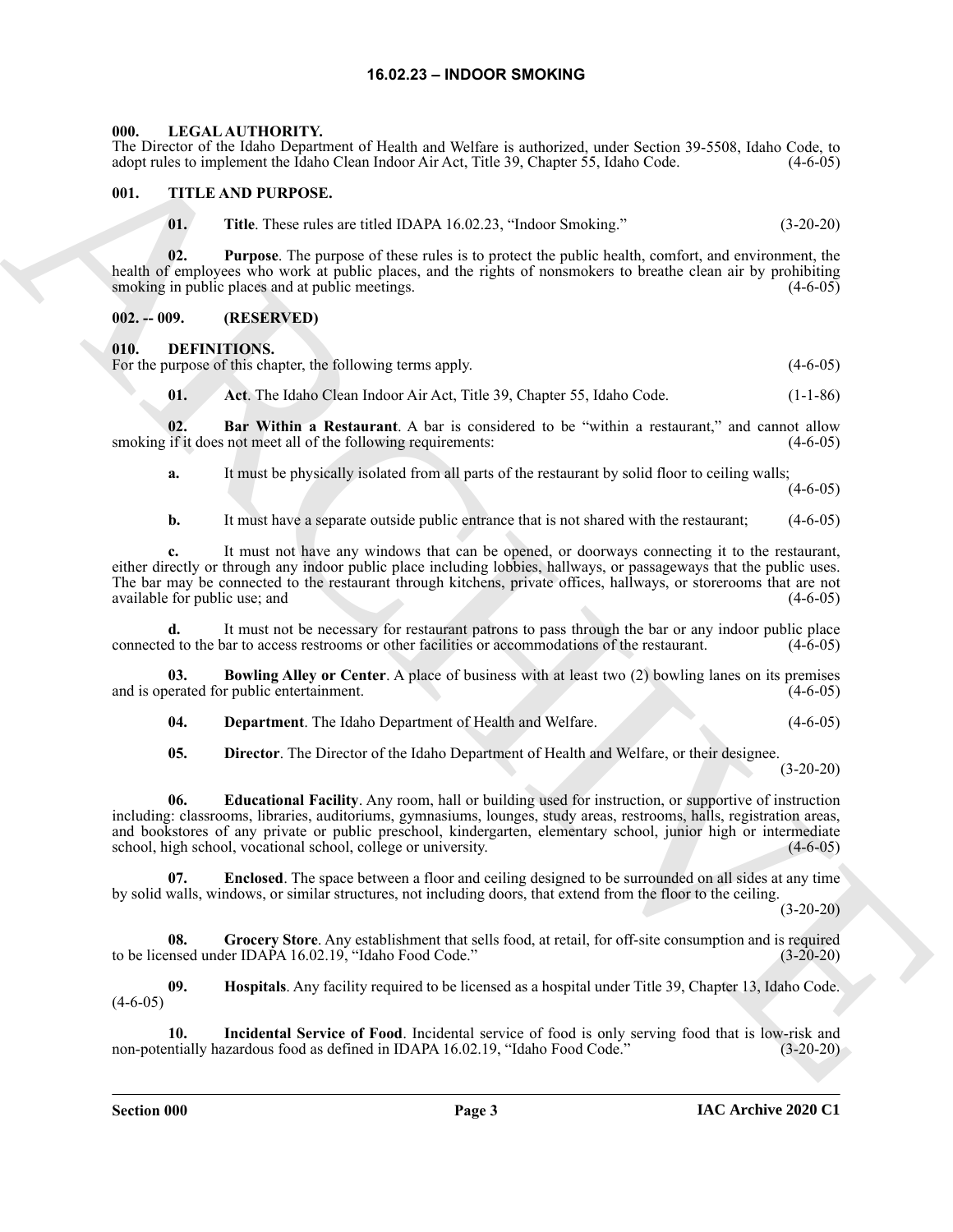| <b>IDAHO ADMINISTRATIVE CODE</b>        | <b>IDAPA 16.02.23</b> |
|-----------------------------------------|-----------------------|
| <b>Department of Health and Welfare</b> | <b>Indoor Smoking</b> |

<span id="page-3-5"></span>**11. Proprietor or Person in Charge**. Any person, or agent of such person, who ultimately controls, governs, or directs the activities within the public place. The term does not mean the owner of the property unless they ultimately govern, control, or direct the activities within the public place. (3-20-20)

**12. Public Means of Mass Transportation**. Any air, land, or water vehicle used for the transportation of persons for compensation including airplanes, trains, buses, boats, and taxis. The term does not include private, noncommercial vehicles.

<span id="page-3-8"></span><span id="page-3-7"></span><span id="page-3-6"></span>**13. Retail Stores**. Any store selling goods directly to the public. (1-1-86)

**14. Tobacco Products**. Any substance that contains tobacco including, cigarettes, cigars, pipes, snuff, smoking tobacco, tobacco paper, or smokeless tobacco. It will be presumed that a lighted cigarette, cigar, or pipe<br>
(4-6-05) contains tobacco.

#### <span id="page-3-0"></span>**011. -- 199. (RESERVED)**

#### <span id="page-3-9"></span><span id="page-3-1"></span>**200. POSTING OF SIGNS.**

Signs must be appropriately sized, conspicuous, legible, unobscured, and placed at a height and location easily seen and read by persons entering or within the posted area. Signs may contain information such as the international smoking and no smoking symbols and references to the Idaho Clean Indoor Air Act, Title 39, Chapter 55, Idaho Code. The letters on the signs must be at least one (1) inch in height. (4-6-05)

#### <span id="page-3-2"></span>**201. -- 299. (RESERVED)**

#### <span id="page-3-10"></span><span id="page-3-3"></span>**300. VIOLATIONS AND PENALTIES.**

Any person who violates any provision of these rules is subject to the penalty provided in Section 39-5507, Idaho Code. (4-6-05)

<span id="page-3-14"></span>**Responsibility of Employer**. No employer or other person in charge of a public place or publicly owned building or office will knowingly or intentionally permit the smoking of tobacco products in violation of this chapter. (4-6-05) chapter. (4-6-05)

<span id="page-3-13"></span><span id="page-3-11"></span>**02. Employer Fined for Violation**. Any employer or other person in charge of a public place or publicly owned building or office who knowingly violates the provisions of this chapter of rule is guilty of an infraction and is subject to a fine, not to exceed one hundred dollars (\$100). (4-6-05) infraction and is subject to a fine, not to exceed one hundred dollars  $(\$100)$ .

**Expansion of Health Works Counter Are proposed to the set of the set of the set of the set of the set of the set of the set of the set of the set of the set of the set of the set of the set of the set of the set of the s 03. Employer Who Discriminates Against an Employee**. Any employer who discharges or in any manner discriminates against an employee because that employee has made a complaint or has given information to the Department of Health and Welfare or the Department of Commerce and Labor under these rules, or Section 39- 5507, Idaho Code, will be subject to a civil penalty of not less than one thousand dollars (\$1,000) nor more than five thousand dollars (\$5, 000) for each violation. (3-20-20)

<span id="page-3-12"></span>**04. Employer Responsible to Request Person to Stop Smoking**. An employer, or other person in charge of a public place or publicly owned building or their employee or agent, who observes a person smoking in apparent violation of the Idaho Clean Indoor Air Act, Title 39, Chapter 55, Idaho Code, must ask the person to extinguish all lighted tobacco products.  $(3-20-20)$ extinguish all lighted tobacco products.

<span id="page-3-15"></span>**Smoker's Refusal to Comply.** Any person who refuses to either extinguish the lighted tobacco product or leave the premises is guilty of an infraction and is subject to a fine not to exceed fifty dollars (\$50).

 $(4-6-05)$ 

<span id="page-3-16"></span>**06. Violations Reported to Law Enforcement**. Any violation identified in Subsections 300.02, 300.04, and 300.05 of this rule, may be reported to law enforcement. (3-20-20)

<span id="page-3-4"></span>**301. -- 999. (RESERVED)**